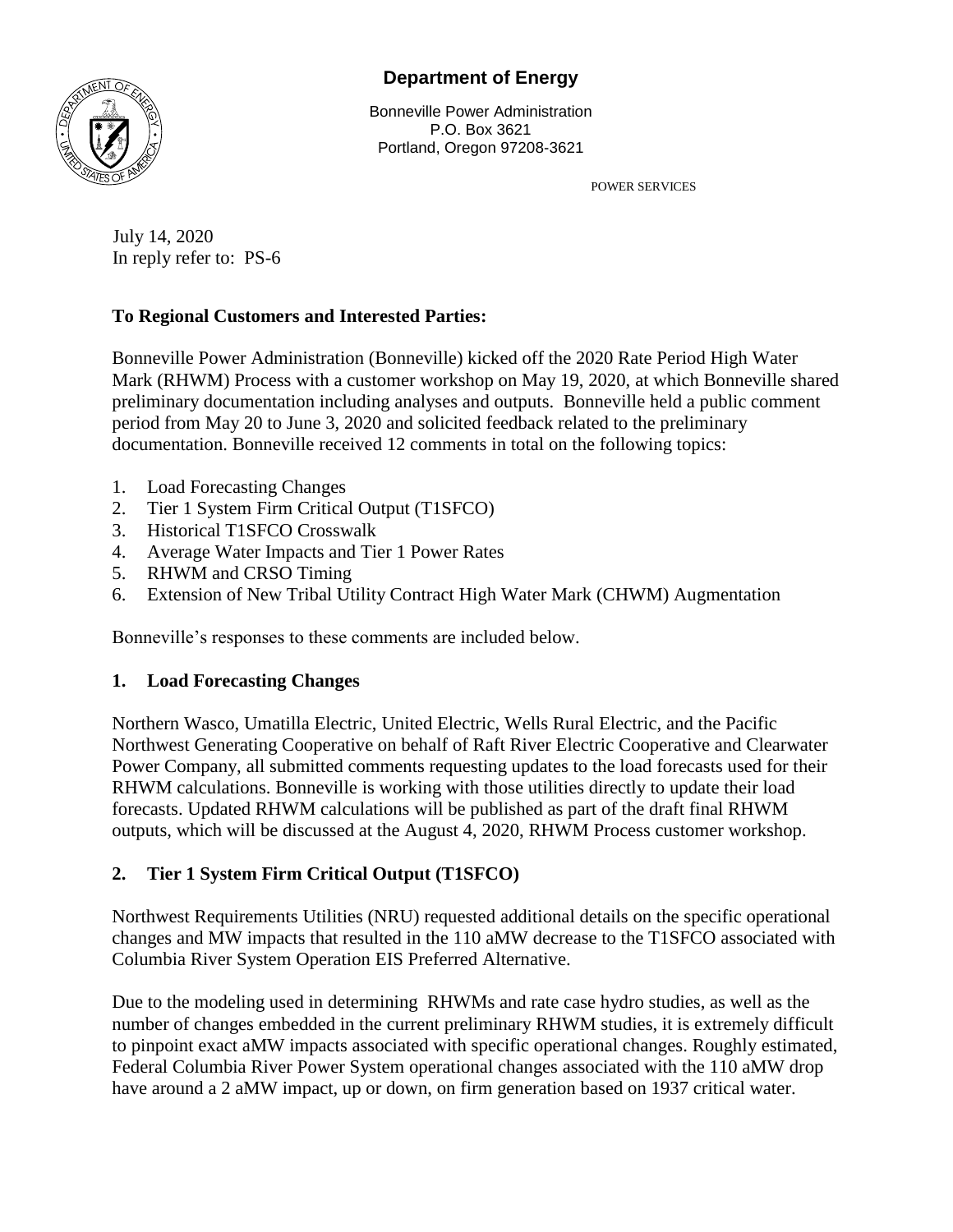These operational changes include fish friendly turbines at Ice Harbor, allowing a deeper draft and changing flexibility at Dworshak, relaxing Minimum Operating Pool on the four Lower Snake projects, and increasing Minimum Operating Pool at John Day.

The modeling change accounting for about 100 of the 110 aMW drop in Firm Energy is the new Summer Sliding Scale operation modeled at the Libby and Hungry Horse dams. Overall, Libby and Hungry Horse are drafted deeper during relatively dry years than in wet years, and that larger draft provides additional water for a variety of downstream uses. However, the Upper Basin Sovereigns (UBS), comprised of the State of Montana, Kootenay, and Confederated Salish and Kootenai Tribes, have requested a specific operational change for quite some time. The UBS desired to tie the draft at Libby and Hungry Horse to local water volume forecasts rather than to system-wide water volume forecasts. The volume forecast based on 1937 critical water differs locally versus system-wide, and therefore using the local forecast causes substantially less summer drafts at both Libby and Hungry Horse. Drafting these headwater projects less not only causes a loss of generation onsite, but also causes generation losses at each project downstream.

Prior to the current 2020 RHWM Process, the RHWM studies did not model a Summer Sliding Scale operation. Instead, the September draft targets for the 80 years modeled in Bonneville's hydrosystem simulator model (HYDSIM) were set at either 20' or 10' from full at both Libby and Hungry Horse, with triggers based on the system-wide Water Supply Forecast (WSF) at The Dalles. For a given year, if the May forecast of April-August volumes at The Dalles predicted a dry year, below 72.5 Million Acre Feet (Maf, based on the 20<sup>th</sup> percentile from the 80 year water record), the September 20' draft target was set at Libby to 2439' and at Hungry Horse to 3540'**.**  If the May forecast predicted a wet year, at or above 72.5 Maf, the Libby and Hungry Horse 10' draft targets were set to the higher elevations of 2449' and 3550', respectively. Again, on a system-wide basis, if the year was considered dry, additional water (or draft) would be released out of those headwater projects to support downstream uses.

The following table depicts the metrics used to determine the previous Libby and Hungry Horse September draft targets and resulting elevations using 1937 critical water within both our previous BP-20 FY20 and FY21 RHWM studies:

| <b>Headwater Project</b> | May April-    | <b>WSF</b> | September target | September |
|--------------------------|---------------|------------|------------------|-----------|
|                          | August WSF at | Trigger    |                  | Elevation |
|                          | The Dalles    |            |                  |           |
| Libby                    | 71.7 Maf      | 72.5 Maf   | 20' draft from   | 2439'     |
|                          |               |            | full             |           |
| <b>Hungry Horse</b>      | 71.7 Maf      | 72.5 Maf   | 20' draft from   | 3540'     |
|                          |               |            | full             |           |

Starting with our current preliminary RHWM studies (May 2020), we included the change desired by UBS, basing the draft at Libby and Hungry Horse on local water volume forecasts,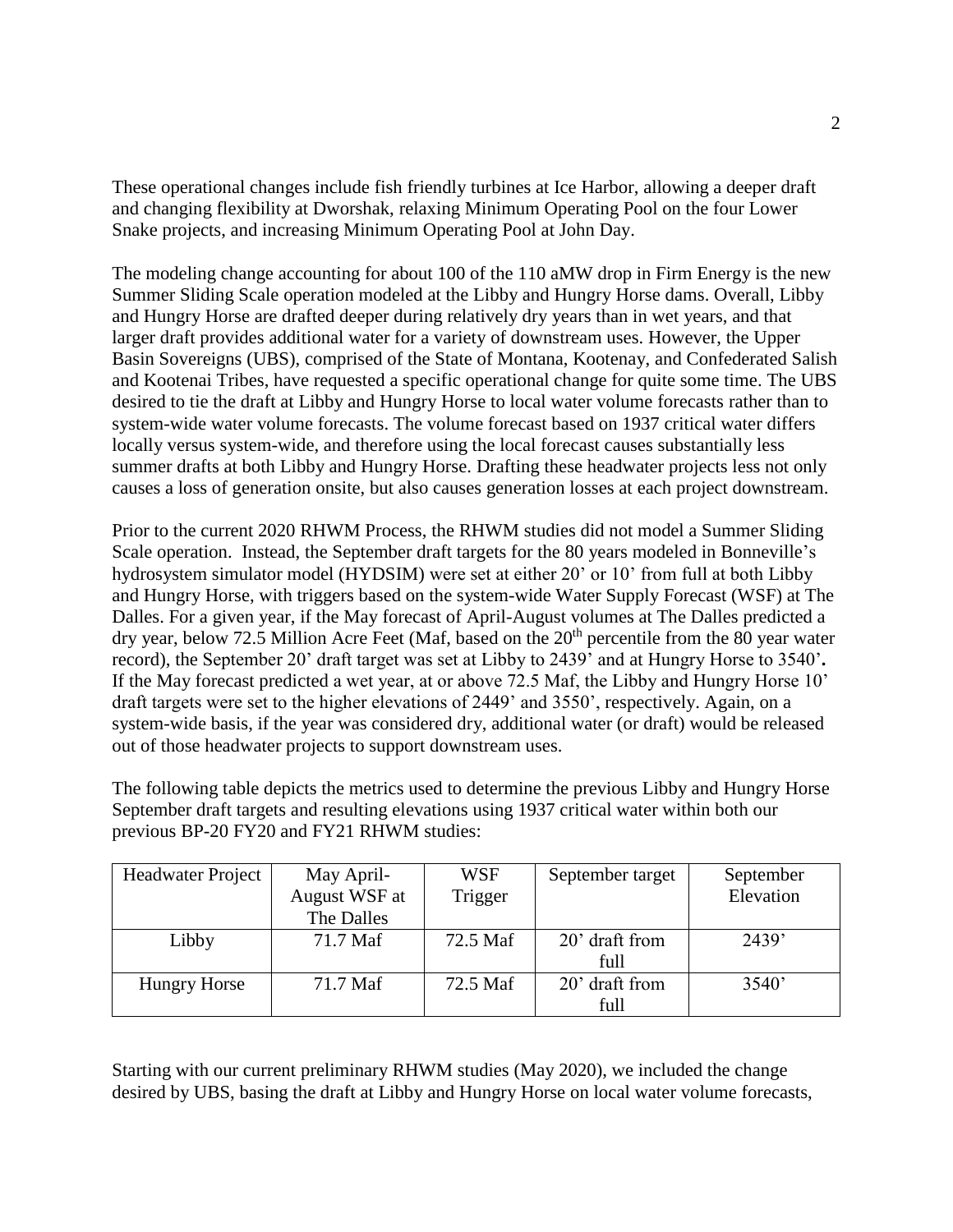rather than system-wide water volume forecasts. As a result, the Summer Sliding Scale at Libby and Hungry Horse changes how these September draft targets are calculated in HYDSIM, and the July, August 15 and August 30 draft targets are based on achieving that revised September target as well.

The Summer Sliding Scale at Libby and Hungry Horse modeled in the May 2020 preliminary RHWM studies contains three major elements:

- 1) Rather than having only 20' or 10' drafts from full, the **September draft targets are linearly interpolated** between draft points, depending on the water supply forecast (WSF). For Libby, for a WSF between the  $15<sup>th</sup>$  and  $25<sup>th</sup>$  percentiles, the September targets are set by linearly interpolating between 2439' (a 20' draft), and 2449' (a 10' draft). For Hungry Horse, when the WSF is between the  $10<sup>th</sup>$  and  $20<sup>th</sup>$  percentiles, the September draft target is linearly interpolated between 3540' (a 20' draft) and 3550' (a 10' draft). Hence, the term "Sliding Scale" is used. For very dry years having forecasts below the 15th percentile, the draft target remains 20' from full. Similarly, for wet years with forecasts above the 85th percentile, the draft target remains 10' from full (except at Libby, where forecasts over the  $85<sup>th</sup>$  percentile draft only 5' from full, but for the purposes of understanding 1937 operational effects, it does not have an impact).
- 2) The WSF triggers employed to determine the relevant percentiles are now based on the **30 year record** of NOAA April-August water volumes from 1981-2010, *not* on the 80 year water record from 1929-2008 of the 2010 Modified Flows.
- 3) The WSF used is not a "system" WSF for which the The Dalles forecast is often a proxy, but rather triggers are based on **the May forecast of** *local* **April-August volumes** at Libby or at Hungry Horse, expressed in Thousand Acre Feet (Kaf).

The following table depicts the new metrics, based on the above three elements, used to determine the Libby and Hungry Horse September draft targets using 1937 in both the current FY22 and FY23 RHWM studies (note that the WSF values used for interpolation, based on NOAA's at site 30 year record of April- August water volumes from 1981-2010 have been intentionally omitted, for clarity purposes):

| Headwater Project   | May April-        | September      | September |  |
|---------------------|-------------------|----------------|-----------|--|
|                     | <b>August WSF</b> | target         | Elevation |  |
|                     | local (at site)   |                |           |  |
| Libby               | 5378 Kaf          | 10' draft from | 2449'     |  |
|                     |                   | full           |           |  |
| <b>Hungry Horse</b> | 1625 Kaf          | 10' draft from | 3550'     |  |
|                     |                   | full           |           |  |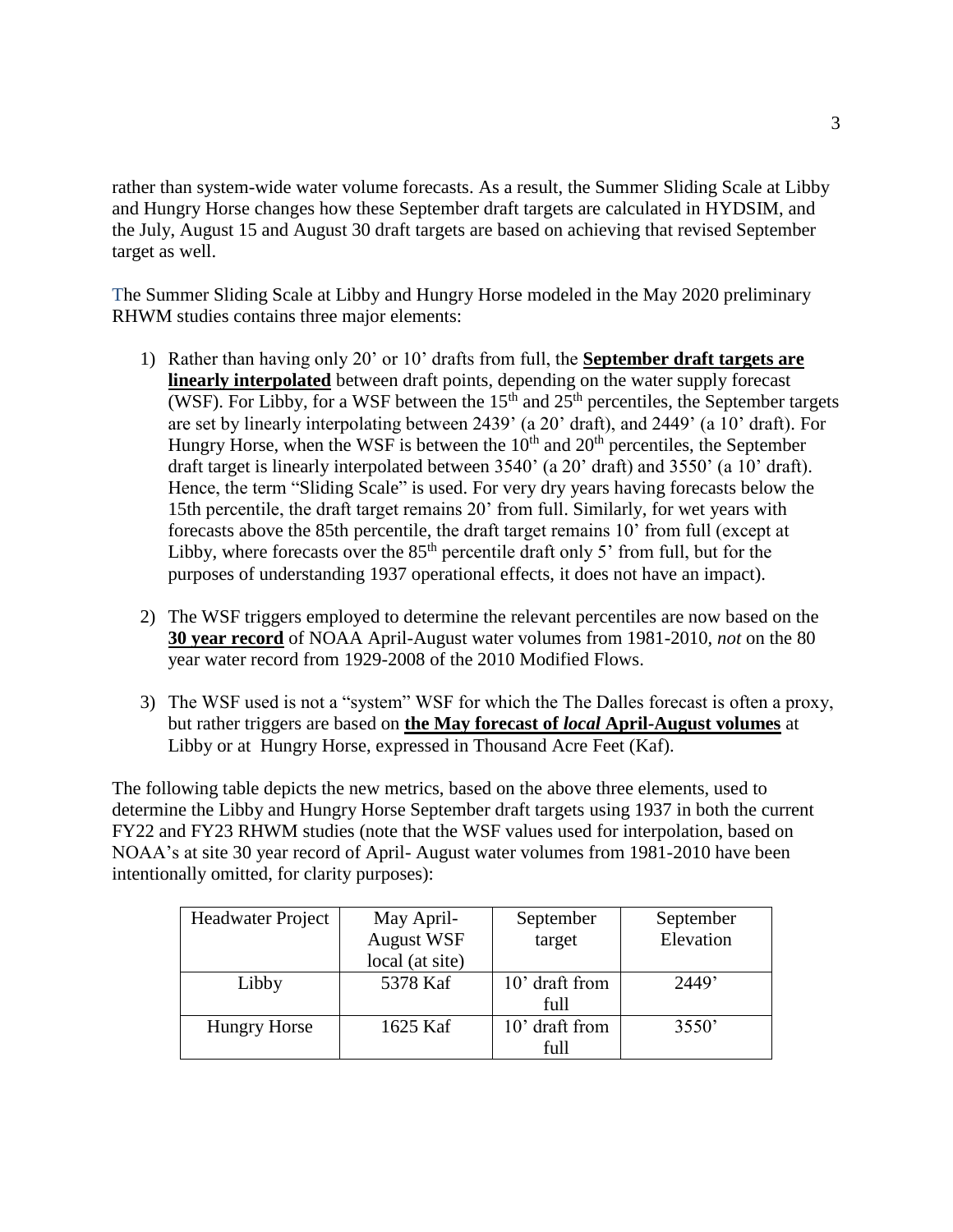Using the local Libby and Hungry Horse WSF for April-August volume instead of the WSF at The Dalles essentially eliminates 10' of the 20' possible draft, and both projects end up being 10' higher in our current RHWM studies. While 1937 water resulted in a somewhat dry year at The Dalles in the Lower Columbia basin, it was only moderately below median at Libby. The local WSF at Hungry Horse was not relatively as big as Libby's, but was still bigger than using the system-wide forecast at The Dalles.

Not only is generation lost at both Libby and Hungry Horse headwater projects by being10' higher in 1937, it is lost at the downstream projects as well.

### **3. Historical T1SFCO Crosswalk**

NRU requested a crosswalk of the changes to the T1SFCO from the BP-16 rate case to the current preliminary RHWM calculation. Unquestionably, fish operations have changed dramatically since the BP-16 RHWM FY16 and FY17 studies. Beyond typical updates (hydro project availabilities, Pacific Northwest Coordination Agreement project data and associated constraints, Canadian operations, Pacific NW loads), Bonneville has included these fish operational changes in the RHWM and rate case studies.

The following table compares various components from BP-16 RHWM through the BP-22 RHWM. The table shows that firm energy from the federal hydro projects using 1937 critical water is forecast to decline by 403 aMW (from 6302 aMW to 5899 aMW) since the BP-16 RHWM studies. A large part of that reduction is due to the increase in water volume that is spilled for fish passage purposes on the Lower Snake and Lower River projects.

The orange Sequential Delta columns show the difference in Fed Hydro generation based on 1937 water and on an 80 year average as compared to the immediately preceding Rate Case row. Each Rate Case row takes into account the spring and summer spill operational changes resulting in the Sequential Delta. Please note that previous customer workshop presentations may have contained different deltas based on different comparative studies.

The green columns in this table display approximations of the change in 1937 and 80 year average generation due to including fish operations that are different than those that were reflected in the previous rate case row. These approximations of fish operational changes are embedded in the Sequential Delta column. Finally, the footnotes describe unique or notable assumption changes (generally beyond typical updates) within each rate case study.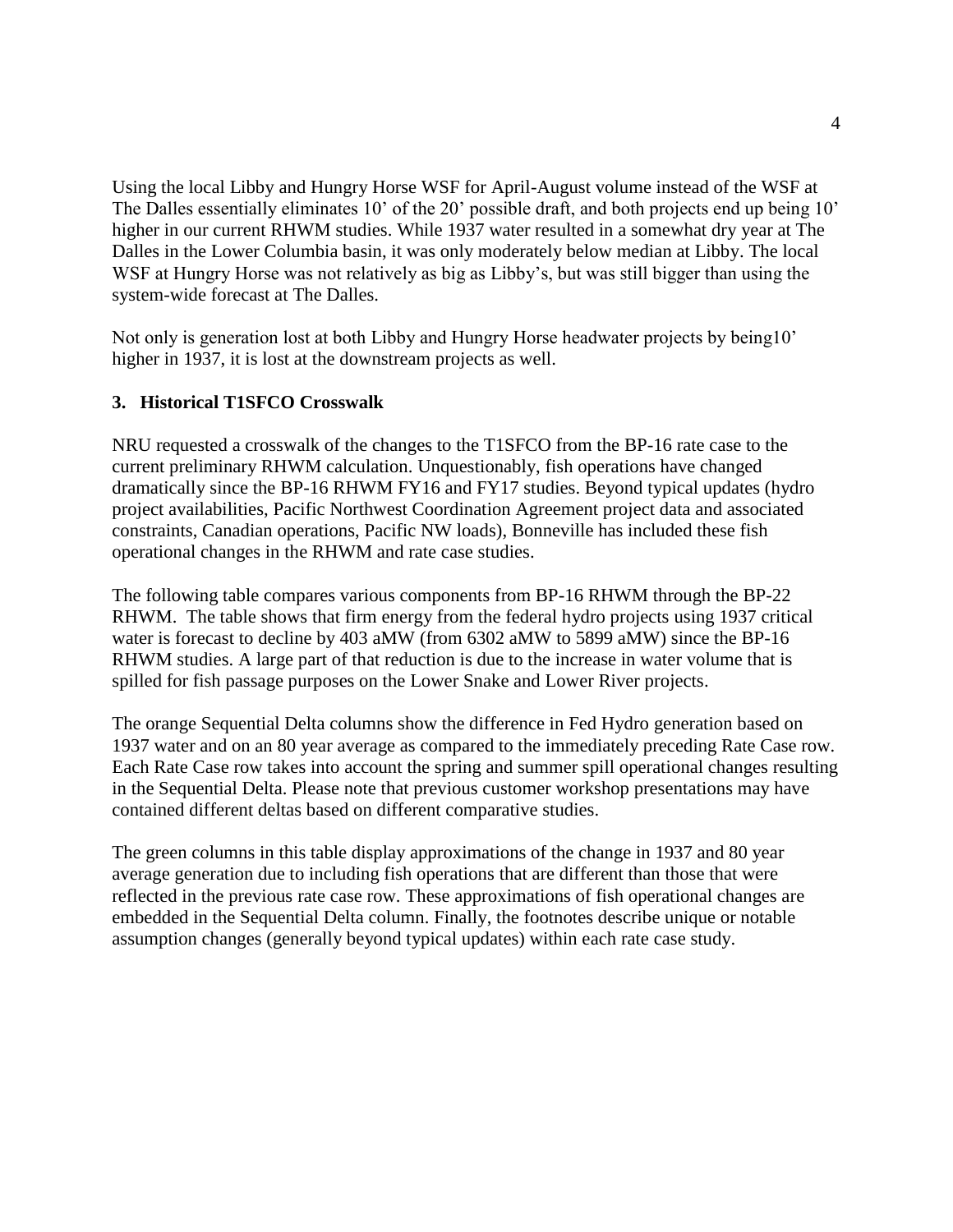| <b>Rate</b><br><b>Case</b><br>(Avg of<br>two FYs)                  | <b>Spring</b><br><b>Spill</b><br><b>Operatio</b><br>nal<br><b>Basis</b> | <b>Summer</b><br><b>Spill</b><br><b>Operatio</b><br>nal Basis | 1937<br>Fed<br><b>Hyd</b><br>ro<br>(aMW) | <b>Sequent</b><br>ial<br><b>Delta</b> | <b>Appr</b><br>OX<br><b>Fish</b><br><b>Ops</b><br>Chan<br>ge<br>(aMW) | 80<br>Yr<br>Avg<br>Fed<br><b>Hyd</b><br>ro<br>(aMW) | <b>Sequent</b><br>ial Delta | Appr<br>OX<br><b>Fish</b><br><b>Ops</b><br>Chan<br>ge<br>(aMW) |
|--------------------------------------------------------------------|-------------------------------------------------------------------------|---------------------------------------------------------------|------------------------------------------|---------------------------------------|-----------------------------------------------------------------------|-----------------------------------------------------|-----------------------------|----------------------------------------------------------------|
| <b>BP-16</b><br>RHWM <sup>1/</sup>                                 | 2014<br><b>BiOp</b>                                                     | 2014<br><b>BiOp</b>                                           | 6302                                     | ---                                   | ---                                                                   | 8459                                                |                             | ---                                                            |
| <b>BP-16</b><br><b>Final</b><br><b>Propos</b><br>al <sup>2</sup>   | 2014<br><b>BiOp</b>                                                     | 2014<br><b>BiOp</b>                                           | 6302                                     | $\overline{0}$                        | $\overline{0}$                                                        | 8410                                                | $-49$                       | $\overline{0}$                                                 |
| <b>BP-18</b><br>RHWM <sup>3/</sup>                                 | 2014<br><b>BiOp</b>                                                     | 2014<br><b>BiOp</b>                                           | 6201                                     | $-102$                                | $-40$                                                                 | 8425                                                | 15                          | $-10$                                                          |
| <b>BP-18</b><br><b>Final</b><br><b>Propos</b><br>al <sup>4</sup>   | 2014<br><b>BiOp</b>                                                     | 2014<br><b>BiOp</b>                                           | 6210                                     | 9                                     | $\overline{0}$                                                        | 8481                                                | 56                          | $\overline{0}$                                                 |
| <b>BP-20</b><br>RHWM <sup>5/</sup>                                 | <b>Block</b><br>Spill<br>Design                                         | Performa<br>nce<br>Standard                                   | 6174                                     | $-36$                                 | $-110$                                                                | 8343                                                | $-138$                      | $-110$                                                         |
| <b>BP-20</b><br><b>Initial</b><br><b>Propos</b><br>al <sup>6</sup> | Spill to<br>120%<br><b>TDG</b>                                          | Performa<br>nce<br>Standard                                   | 5986                                     | $-188$                                | $-190$                                                                | 8166                                                | $-177$                      | $-170$                                                         |
| <b>BP-20</b><br><b>Final</b><br><b>Propos</b><br>al <sup>7</sup>   | <b>Revise</b><br>spill caps                                             | <b>Revise</b><br>spill caps                                   | 6070                                     | 84                                    | 80                                                                    | 8278                                                | 112                         | 110                                                            |
| <b>BP-22</b><br>RHWM <sup>8/</sup>                                 | 125%<br><b>Flex Spill</b>                                               | Performan<br>ce<br>Standard                                   | 5899                                     | $-171$                                | $-50$                                                                 | 8172                                                | $-106$                      | $-100$                                                         |

1/ FY17 included spring Maximum Transport of fish in eight driest years at Lower Granite, Little Goose and Lower Monumental dams, hence there was no spring spill at those projects. Studies revised the Early August Spill Curtailment dates.

2/ No spill operational changes, but hydro plant availabilities were revised.

3/ Removed spring Maximum Transport assumption, increasing spill and reducing generation in 1937 and seven other water years. Revised Early August Spill Curtailment dates by one to four days on Lower Snake projects, extending the summer spill season.

4/ No spill operational changes, but revised hydro plant availabilities and H/K tables at Chief Joe.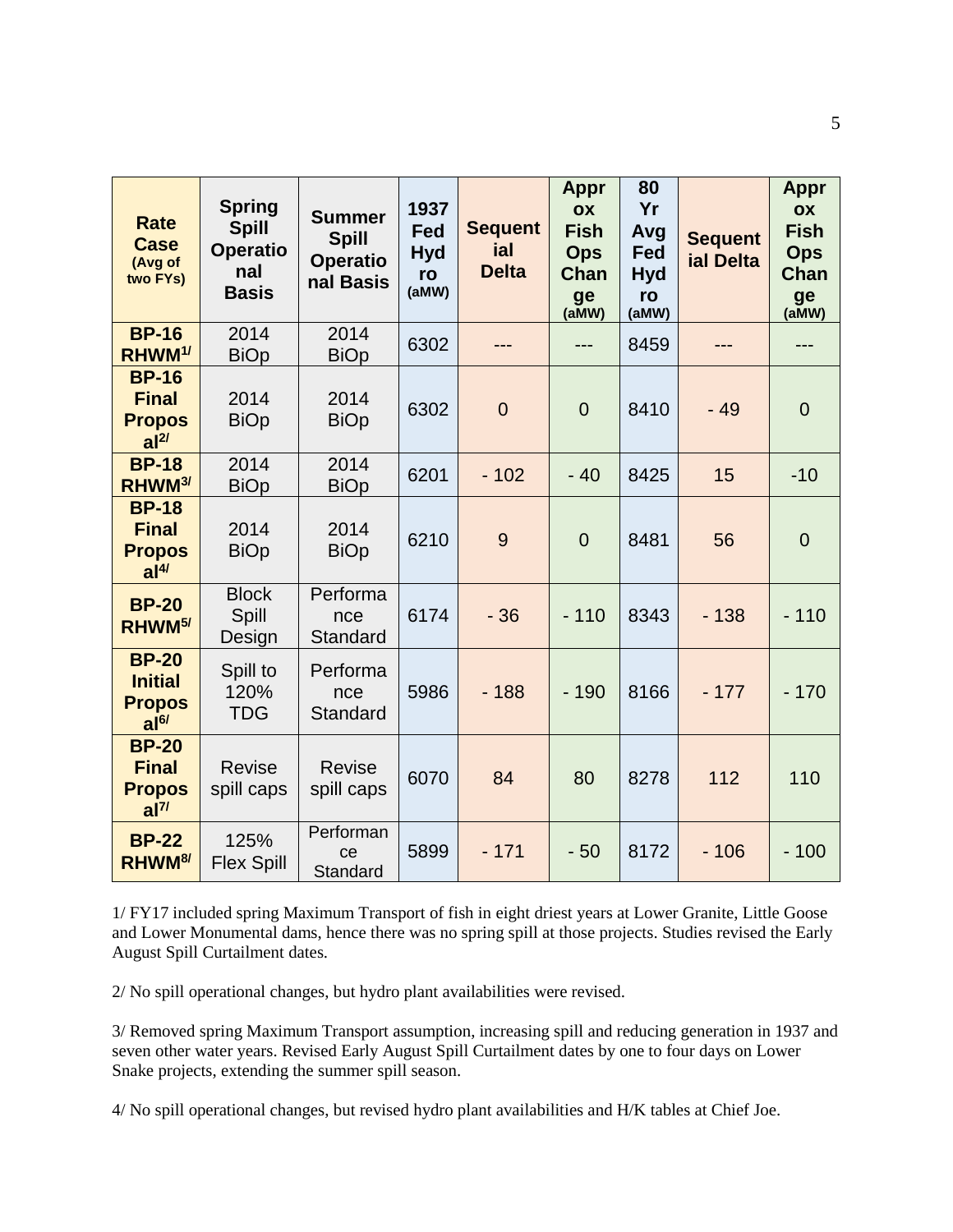5/ Included spring Block Spill Design, alternating between a four week 'Gas Cap Spill Block' and Performance Standard Spill, significantly increases spring spill. August Spill Curtailment Dates were not forced to be sequential on Lower Snake projects, and generally decreases summer spill. Spill cap updates generally increase spill during both spring and summer. Included modeling refinements to more closely match current operations.

6/ Spill to 115%/120% TDG gas cap whenever possible in spring (FY 2018 Maximum Spill Operation). Removes August Spill Curtailment, spilling to the end of August.

7/ Included revised spill caps, based on data collected during the 2018 spill season that reflects spilling to the 115%120% TDG as much as possible in the spring.

8/ Preliminary studies. Includes 2020 125% Flexible Spill Operation, and modeling updates to reflect direction of FCRPS. Summer spill ends on August 14, transitions into small spill amounts through end of August.

### **4. Average Water Impacts and Priority Firm (PF) Tier 1 Power Rates**

The Public Power Council (PPC) and Western Public Agencies Group (WPAG) requested additional information on how various reductions modeled in the BP-22 RHWM hydro studies impact the critical and average water amounts used in the calculation of PF Tier 1 power rates.

The studies needed to approximate PF Tier 1 power rate impacts are not complete at this time. Further, some of the values will depend on the results of ongoing discussions in pre-rate case workshops. Bonneville is still considering whether to provide an early, but incomplete, forecast of rates for Power and Transmission sometime during the summer. Providing an initial estimateof potential rates has a number of drawbacks, including consuming staff time producing the estimated rate levels and causing the pre-rate case process to focus on estimated rate levels (which will change) rather than other important pre-rate case policy and implementation issues. We appreciate, though, that customers may find these estimates useful for their own budgeting purposes. At this time, we have not yet decided whether to release an early PF Tier 1 estimate but will continue to consider it. Additional information on average water amounts will be discussed in future BP-22 Rate Case meetings. Further discussion of this issue can be found at our BP-22 IPR Follow-up website,

[https://www.bpa.gov/Finance/FinancialPublicProcesses/IPR/2020IPR/20200623-BP-22-IPR-](https://www.bpa.gov/Finance/FinancialPublicProcesses/IPR/2020IPR/20200623-BP-22-IPR-Kick-Off-Workshop-Follow-ups.pdf)[Kick-Off-Workshop-Follow-ups.pdf](https://www.bpa.gov/Finance/FinancialPublicProcesses/IPR/2020IPR/20200623-BP-22-IPR-Kick-Off-Workshop-Follow-ups.pdf)

#### **5. RHWM and CRSO Timing**

Snohomish County Public Utility District expressed concern over the timing between the release for the CRSO Records of Decisions (RODs) and the conclusion of the BP-22 RHWM process. While the final CRSO EIS will not be released until late July and the final CRSO RODs are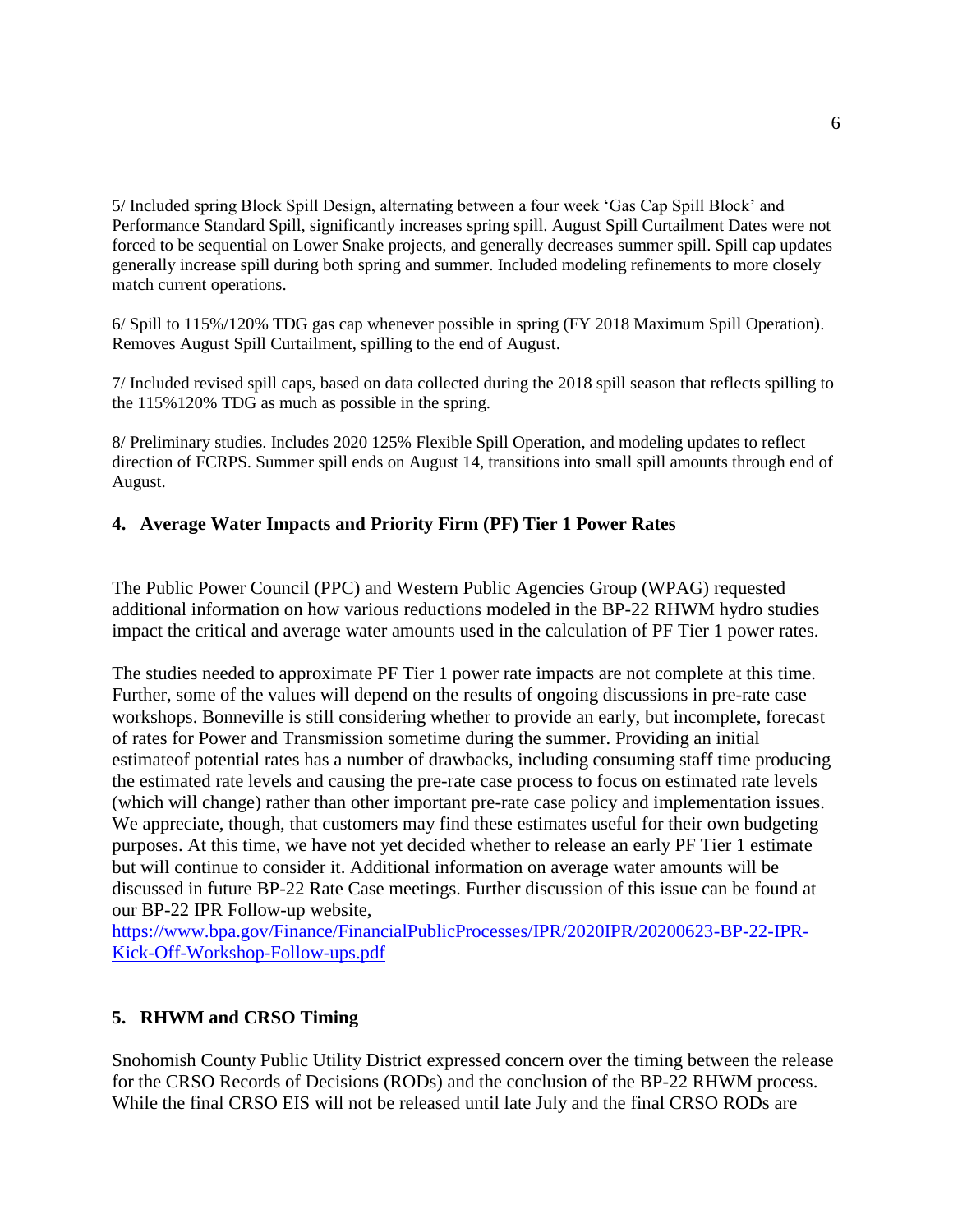scheduled for release in September, at present Bonneville is using its best available estimates of future operational impacts that would impact the calculation of the T1SFCO.

#### 6. **Extension of New Tribal Utility Contract High Water Mark (CHWM) Augmentation**

While generally supporting the extension of the time period for New Tribal Utility CHWM augmentation, in their responses NRU, PPC, and WPAG all noted that Bonneville should follow the procedures outlined in Section 13 and 14 of the Tiered Rates Methodology (TRM) to implement such a change.

In the Regional Dialogue Policy and TRM, Bonneville recognized the additional challenges Tribal utilities face as they form and grow their load service within Indian reservations by including a special accommodation that allowed Tribal utilities to increase their Contract High Water Marks for load growth in the aggregate of 40 aMW. The period for this tribal exception, included with augmentation up to 250 aMW for New Publics over the Regional Dialogue contract period, is expiring under the terms of the TRM. In its Regional Dialogue Policy Bonneville noted that if the overall 250 aMW for New Publics has not been reached, Bonneville would not be precluded from reconsidering the FY 2021 time period. *See* Long-Term Regional Dialogue Policy (2007) at 10-11. Bonneville believes this approach strikes a fair balance to support the needs of new tribal utilities as they establish their service to load within their respective reservations and the barriers they may face.

Because Bonneville continues to recognize the unique challenges that Tribal utilities face, and tribal utilities have not met the 40 aMW aggregate New Tribal Utility amount, Bonneville proposed to extend the exception that the TRM provided concurrently with the BP-22 RHWM process. The comments Bonneville received on this proposal underscored that the pathway to make the change would require a formal change to the TRM and use of the voting procedures it established. Bonneville concurs with this assessment on process and appreciates that the commenters did not express concern about the substance of the proposal. Making formal changes through the voting procedures of the TRM is a process that has been used only once. Recognizing that this process is time-intensive and that the public power workforce is engaged in several rate case processes, conducting routine business and responding to the frequently changing impacts of the COVID-19 pandemic, Bonneville is therefore not proposing a formal change be evaluated during the current RHWM process. In the event that a written request is submitted to Bonneville, we remain open to proposing an extension of the expiration date for the Tribal utility exception in section 4.1.6.4 of the TRM and exploring alternative approaches, consistent with the TRM to best meet the needs of Tribal utilities during the term of the Regional Dialogue Contracts. In addition, Bonneville recognizes that the unique challenges faced by Tribal utilities are not likely to go away after the Regional Dialogue contracts expire. Bonneville expects to work with Tribes and Tribal utilities on how to address their needs in the upcoming discussions on future Power Sales Contracts.